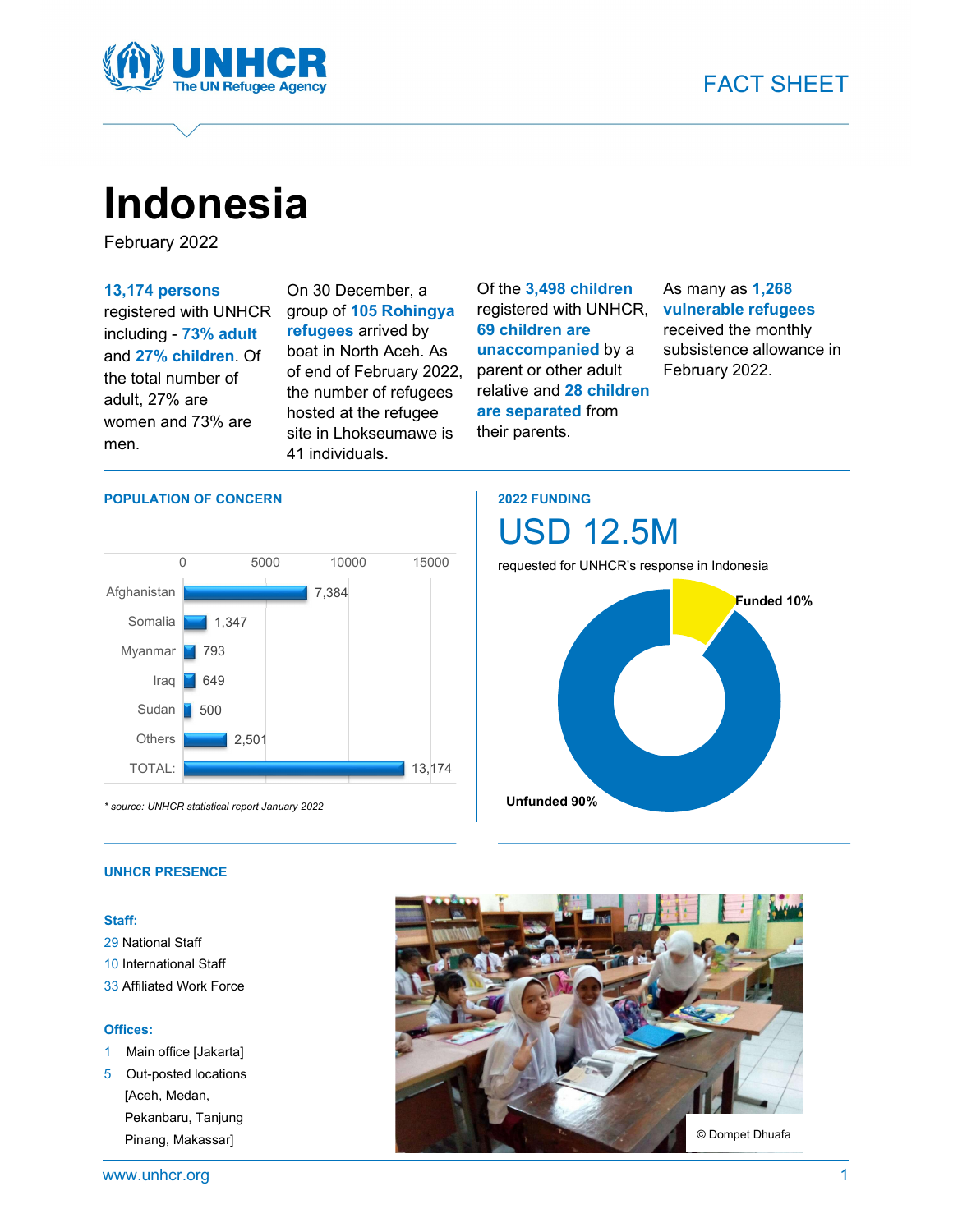

# Working with Partners

- UNHCR works closely with counterparts of the Republic of Indonesia to provide protection and support, and to identify solutions for persons under UNHCR's mandate, particularly the Coordinating Ministry for Political, Legal and Security Affairs and its department for Refugees and People Smuggling; the Ministry of Law and Human Rights, including the Directorate-General of Immigration; the Ministry of Foreign Affairs; the Ministry of Social Affairs; the Ministry of Home Affairs and the Ministry of Manpower.
- UNHCR works in a close collaboration with the UNRC and other UN agencies including UNICEF, ILO, WHO, UNFPA, UNWOMEN, UNAIDS, and IOM. UNHCR also engages with international and national NGOs as well as civil society partners, including UNHCR-funded partners and Refugee-led organizations. For example, Church World Service (CWS), Catholic Relief Services (CRS), Jesuit Refugee Service (JRS), the Indonesian Red Cross, Dompet Dhuafa, Human Initiative and the National Human Rights Commission, to assist the Government to ensure that refugees and stateless persons are protected and provided with assistance, such as in the provision of emergency and lifesaving medical assistance, addressing the special needs of the unaccompanied/separated and other children at risk, distribution of monthly cash allowance to the most vulnerable refugees, education assistance, SGBV prevention and response, among others.
- Recently, UNHCR together with the UNRC, UNICEF, IOM and through the advocacy of the UN Country Team, along with other partners and stakeholders such as CWS, CRS, University of Indonesia Hospital (RSUI), Jakarta Provincial Government Indonesia Chambers of Commerce (KADIN) and Cargill Indonesia managed to vaccinate more than 7,450 refugees, using vaccines from different sources including government, donation from the private sectors as well as unused vaccines that were allocated for UN staff and dependents.
- Different UN joint programs are also being effectively implemented in Indonesia, such as the UN Joint Team on AIDS/HIV (UNJTHA), the GAP (Global Action Plan) on Child Wasting, the UN Multi-partner Trust Fund (MPTF) on livelihood and economic inclusion, and the UNICEF – UNHCR Blueprint for Joint Action.
- Several UNHCR's activities are being implemented with the support from the private sector. For example, our PPH/Islamic Philanthropy unit builds partnership with major philanthropy institutions, who are committed to support UNHCR's Cash-Based Intervention program.

# Main Activities

#### **Protection**

- **Nile Indonesia is not a party to the 1951 Refugee Convention or its 1967 Protocol, it** has a long tradition of allowing access to and hosting refugees. Indonesia has enacted a comprehensive national refugee law, signed as a presidential regulation in December 2016, which provides access and temporary protection to refugees in the country until longer-term solutions can be found for them. Under the law, the Government has authorized UNHCR to help protect and find solutions for them.
- The 2016 refugee law includes provisions for the Government to rescue refugees on boats in distress near Indonesia and to help them disembark. These provisions were once again implemented on 30 December 2021, when 105 Rohingya refugees were rescued in North Aceh, after being stranded in the open seas for 4 days. UNHCR worked together with the authorities, local Refugee Task Force, UN agencies, NGO partners and the local community to provide assistance to the group. As many as 64 refugees departed spontaneously from the shelter in Lhokseumawe, leaving 41 people as of the end of February 2022.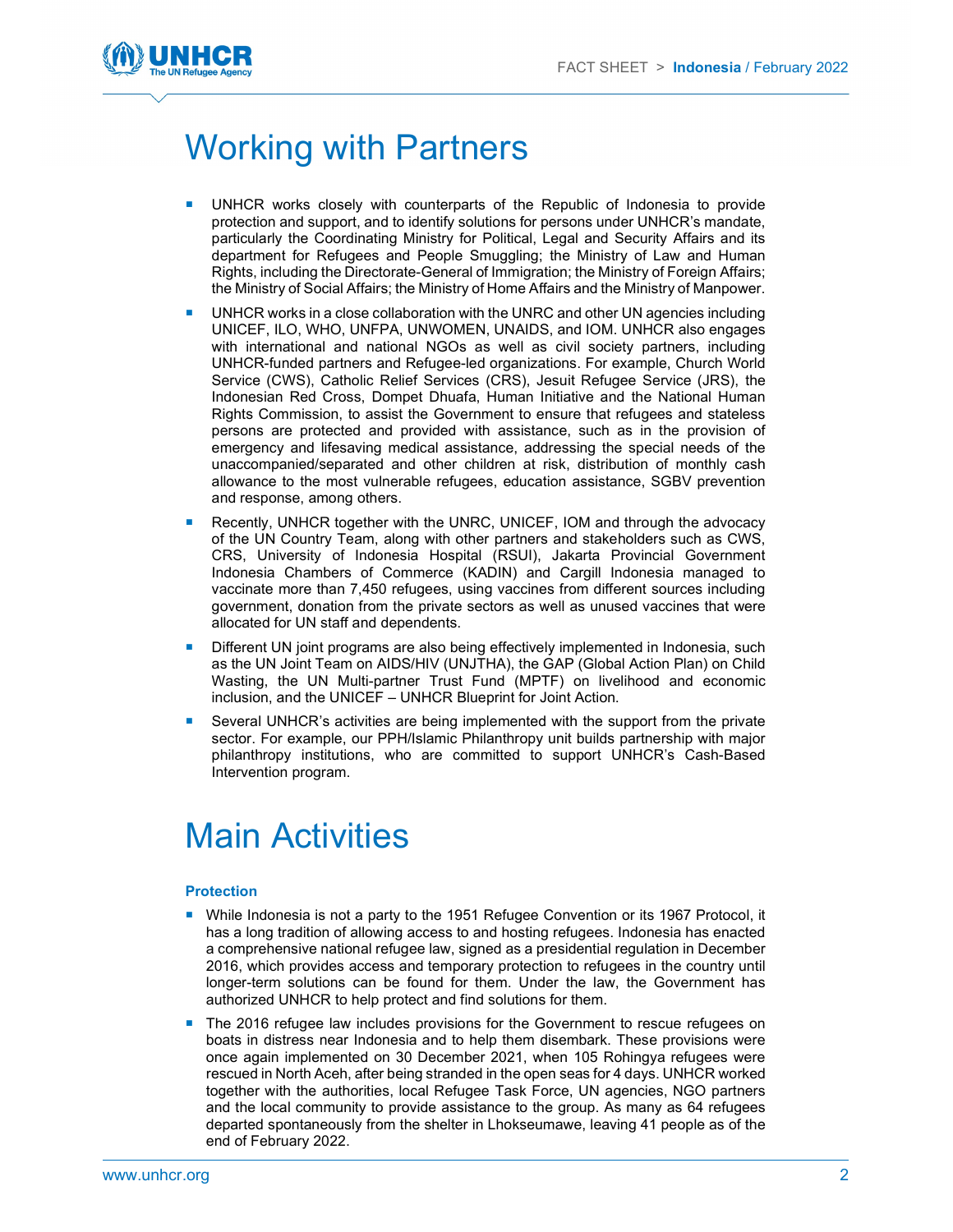

- **In December 2021, during the High-Level Officials Meeting in Geneva, representative** from Indonesia reported its focus in rescue at sea for boats in distress and inclusion of refugees in the national COVID-19 vaccination programs. Indonesia also encouraged the international community to take part in this shared responsibility to refugees and not to deny entry or push refugee boats back to sea.
- Indonesia is not a party to the 1954 Convention on the Status of Stateless Persons and 1961 Convention on Reduction of Statelessness. In February 2021, according to the Ministry of Women Empowerment and Child Protection, Indonesian children living without birth certificates reached 6 percent of the population under 18 years of age, or over 5 million children. UNHCR works to advocate for access to universal birth registration for all children of marginalized groups, including refugee children, working closely with the Directorate General of Population and Civil Registry. Presidential Regulation No. 96 Year 2018 and the Ministry of Home Affairs Regulation No. 108 Year 2019 serves as the legal basis for refugee children to attain birth certificates, as confirmed by the Directorate General of Population and Civil Registry of the Ministry of Home Affairs. However the actual number of refugee children who have received them is still very low due to lack of awareness of the local Civil Registry Office.
- **In 2021 UNHCR's partner, University of Diponegoro, conducted statelessness mapping** in several border areas in Indonesia to identify how many individuals may be at risk of statelessness. The research concluded that there are around 1,462 individuals in North Kalimantan and North Sulawesi, recorded as stateless persons in total. The actual statelessness population figure in Indonesia is believed to be significantly higher than what have been captured in the research. This is due to limited official data available, dynamic of demographic changes, and limited coverage area. The research highlights the importance of accession to the 1954 Convention to establish more effective and comprehensive legal framework in addressing statelessness situation in Indonesia. The research also suggests that there must be an acceleration process for current naturalization or acquisition of citizenship to resolve current statelessness issues.
- 
- 
- Due to the current COVID-19 pandemic, it is critical for UNHCR Indonesia to receive sustained funding to be able to deliver protection and complementary solutions to the persons of concerns as the pandemic continues to pose challenges to the already limited resettlement opportunities.

### Community Empowerment and Self-Reliance

- **Refugees are not able to exercise their right to work in Indonesia. Recognizing that** direct assistance is not sustainable, UNHCR continues to advocate for refugees to be given access to livelihood opportunities and works with partners to create communityempowerment and self-reliance programs that benefit Indonesians and refugees. The programs include vocational trainings and entrepreneurship schemes that promote economic development in Indonesian host communities. In December 2019, at the Global Refugee Forum organised by UNHCR in Geneva the Indonesian Government Delegation pledged support to refugee productivity empowerment activity as part of Indonesia's effort to address the global refugee crisis. UNHCR continue to follow up on the pledges made by the Government in the 2019 Global Refugee Forum through different opportunities including during the June 2021 coordination meeting of the National Refugee Task Force.
- **Refugee women and men leaders, representing various nationalities, participate in** activities implemented by UNHCR and partners, such as assisting vulnerable refugees in accessing services, disseminating information among the refugee community, managing community learning centres, providing skills training and education for children and adolescents, as well as providing interpretation and translation services. In 2020, due to the pandemic-related restrictions, UNHCR started organising Virtual Town Hall meetings with Refugee Representatives (RRs) and the wider refugee communities in Jakarta and other cities where refugees reside. The office continues this good practice in 2022.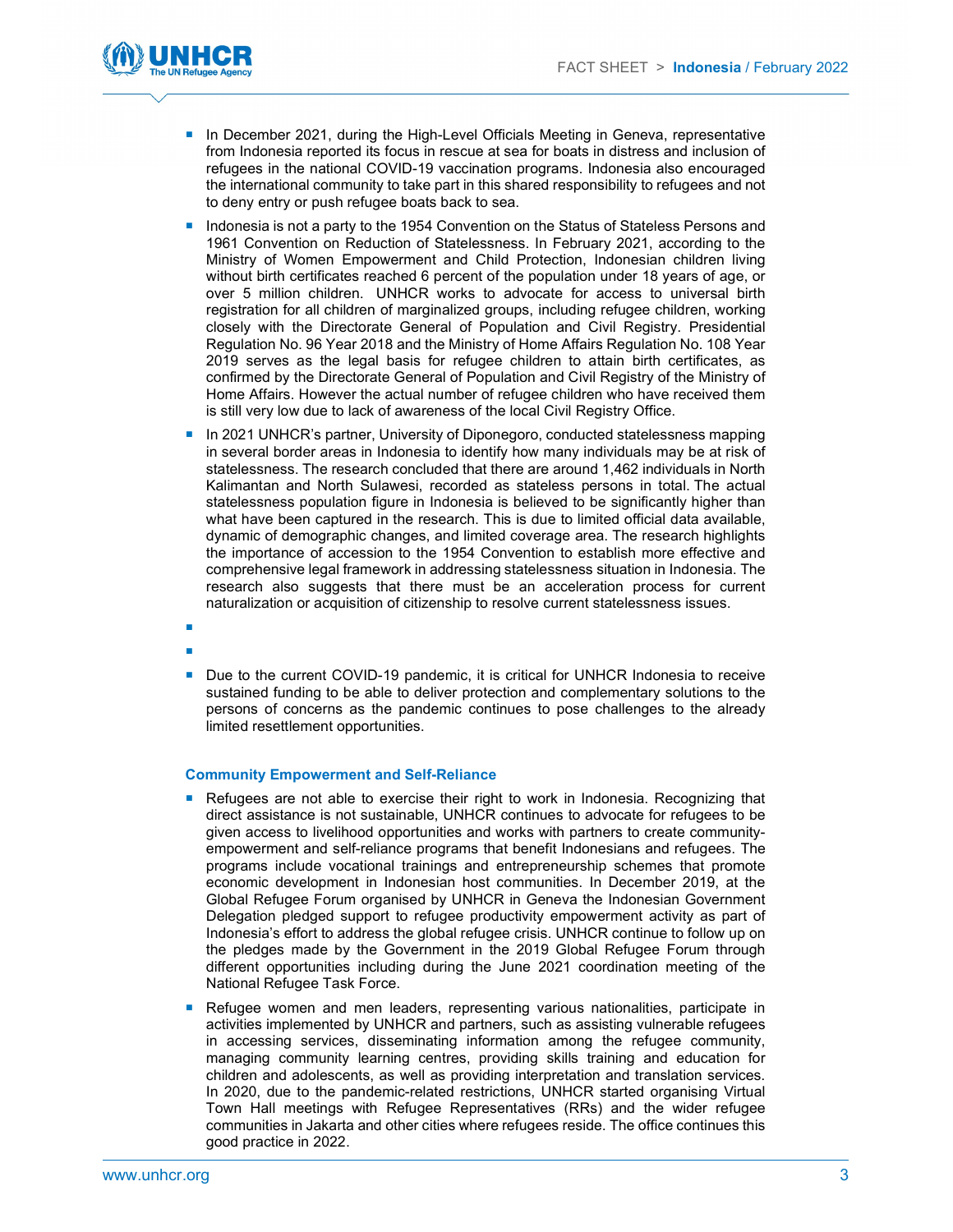

**The 1,268 vulnerable refugees from 464 households continued to receive monthly** subsistence allowance in February 2022. The distribution of allowance is made through Post Offices in areas where refugees living independently, including in out-post locations.

#### **Education**

- **Indonesia is a signatory to the Convention on the Rights of the Child and provides** refugee children access to national schools through the Ministry of Education Circular Letter No. 75253/A.A4/HK/2019 issued on 10 July 2019. UNHCR encourages refugee children to enrol into the national school system. To prepare refugee children for enrolment in national schools, UNHCR is working with partners in Jakarta and the Greater area as well as out-posted locations to teach refugee children Bahasa Indonesia, as well as basic math and literacy, and local customs and culture.
- UNHCR appreciates the Ministry of Education for a circular note to include refugee children in formal education. The circular note, however, does not cover all areas in which refugees live like Bogor, Depok, Bekasi, Bali and Aceh. UNHCR continues to advocate for the expansion of the circular note to overcome some obstacles including the access to formal certification upon completion of studies.
- With our partners, UNHCR works for all refugee children to have access to national schools. In February 2022, some 862 refugee children are enrolled in accredited national schools. UNHCR is conducting verification exercise and will obtain a more accurate number on the enrolment number. Challenges to increase refugee children's enrolment rates include limited knowledge of Bahasa Indonesia, inadequate sources of funding, and reports of limited places in public schools where refugees reside. Around 1,342 school aged children are not yet attending formal schools, but among them some 1,000 children are receiving education through refugee learning centres organised by UNHCR, IOM or centres led by the refugee communities.
- Other educational opportunities include enrolment in online, accredited university courses. UNHCR encourages refugees to complete accredited courses through Coursera for Refugees, a free online learning platform, in addition to non-formal educational, vocational and recreational activities made available for children and youth in children's homes. In Jakarta and the greater area, as well as in the other out-posted locations, refugee communities have several community-based learning centres for refugee children. Through these centres, UNHCR continue to encourage refugee parents to prepare their children with the necessary skills until they are ready to enrol in national schools. As of end of February 2022, some 4,612 refugees are enrolled in online education and training platforms such as Coursera and EdX and in educational programs organised by the refugee communities.
- **During the COVID-19 pandemic, refugee children who previously attended public** schools continue their studies with arrangements made by their respective school. Working with partners, online distant-learning are made available for refugee children at UNHCR supported learning centres and some community-based learning centres. Some of the challenges faced by refugee students include the limited ownership of device and internet data that are required for online distant-learning. Language barriers also limit accessing the distant learning programs provided by the government via television.

#### **Health**

Refugees have access to primary medical care through public health facilities, as well as community maternity and childcare, which provides immunizations. UNHCR works with partners in covering life threatening/saving medical situation to the extent of available and mobilised resources.

#### COVID-19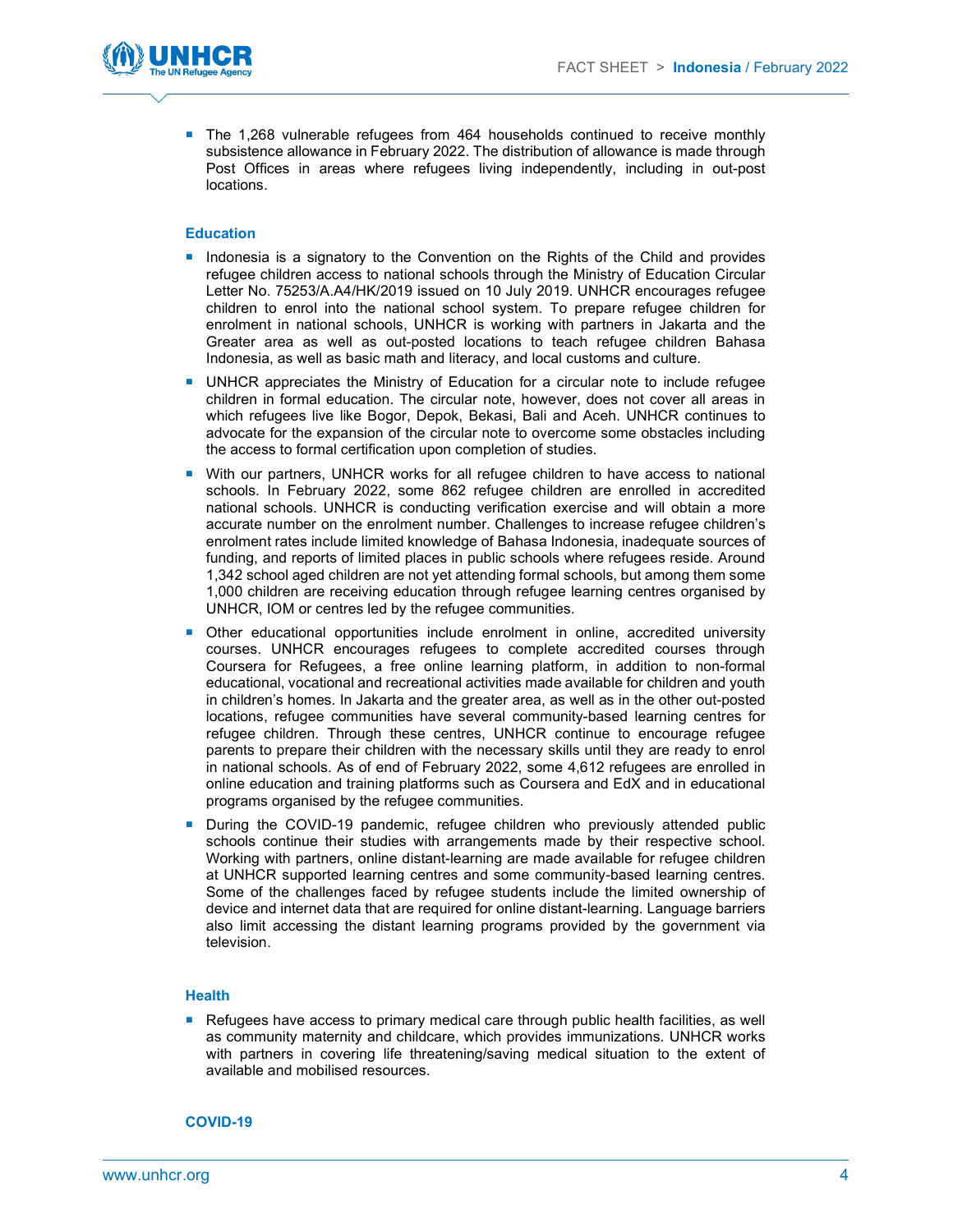

- The 10 June 2020 Circular Note issued by the Government of Indonesia has ensured access for registered refugees (UNHCR ID card holders) to COVID-19 related services, of which UNHCR appreciates. However, on 21 May 2021, the Ministry of Health issued a Decree No. HK.01.07/MENKES/4718/2021 stating UNHCR ID card is no longer serve as a basis for COVID-19 related services cost coverage, as of 20 April 2021. This regulation in practice has also excluded refugees from government-covered COVID-19 treatment, and UNHCR and its partner have been receiving various request for payment from the hospitals. UNHCR continues to advocate for UNHCR ID cards re-inclusion in the future regulations of Ministry of Health.
- The Ministry of Health issued more detailed instructions on COVID-19 vaccination for refugees through a decree which allows refugees with UNHCR issued identity documents to access the private sector vaccination scheme and also the national COVID-19 vaccination scheme provided that at least 70 per cent of the population in the area where refugees reside have received a first vaccination dose. The updated instructions were officially announced on 27 September 2021. As of February 2022, more than 7,450 refugees (62% of the total population of refugees eligible for vaccination) have received, at least, first dose of vaccination in coordination with the Government and the private sector.
- UNHCR collaborates with partners to provide COVID-19 related information, such as public health services and health-protocols awareness for refugees through refugee representatives and during regular town-hall meeting with refugee communities. The office also provides COVID-19 Hotline for refugees seeking consultation, then they will be advised to contact CWS Health Hotline for further COVID-19 related inquiries.

#### Durable Solutions

- **While the opportunities provided by countries offering resettlement out of Indonesia are** reducing, the most vulnerable refugees are identified for submission for the limited number of resettlement places available. In 2020, only 403 refugees departed for resettlement. This represents 3% of the total refugee population in the country. Meanwhile in 2021, as of the end of December, 457 refugees have departed to Australia, Canada, New Zealand, and United States for resettlement. The outlook for resettlement places is such that it cannot be considered the only viable durable solution for the refugees in Indonesia. Unfortunately, refugees are put in a position that they will not be able to live a meaningful life until they are resettled, although only a small number will be able to benefit from resettlement. In February 2022, as many as 69 refugees departed to resettlement countries. Therefore, it is of utmost importance to find other durable solutions than resettlement and to consider Indonesia as a country of de facto longer stay for refugees.
- **With joint efforts from UNHCR and Roshan Learning Centre, two Afghan refugees** successfully departed to Lithuania on a complementary pathway through education. The first refugee departed in March 2021 and the second in December 2021. Since mid-2021, UNHCR has collaborated with Talent Beyond Boundaries (TBB) and Catholic Relief Services (CRS) on a pilot project Labour Mobility Scheme. The pilot project aims to match refugee job candidates in Indonesia with employers in Australia to offer a potential solution and pathway to residency In December 2021, one Afghan refugee had an interview for possible recruitment for a job of butcher in Australia.
- **UNHCR** facilitates voluntary repatriation for refugees who request return, with arrangements made in close cooperation with IOM through its assisted voluntary return program. In 2020, only 1% of the total persons of concern (139 people) have returned voluntarily to their countries of origin. Meanwhile as of end of December 2021, 101 refugees have opted for voluntary repatriation (0.7% of the total persons of concern). As at the end of February 2022, the total number of refugees repatriated voluntarily is 7 individuals.
- **UNHCR** provides information and guidance to refugees who may have family members abroad and would like to pursue private sponsorship options. In 2020, 27 people (0.2% of total persons of concern) departed abroad on private sponsorships, and as per December 2021, the number recorded by UNHCR is 59 people (0.4% of total persons